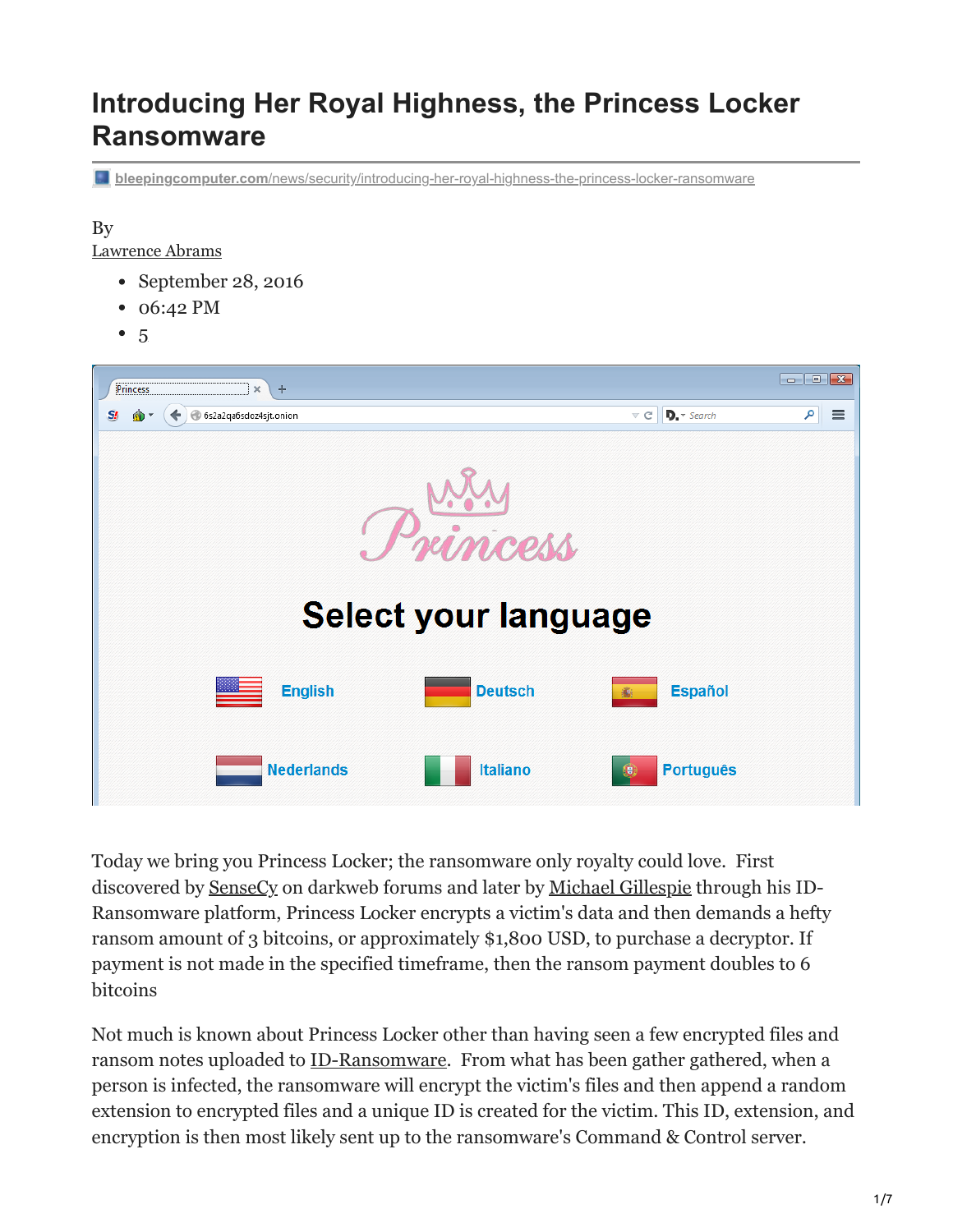Ransom notes are also created and displayed, which are named **!\_HOW\_TO\_RESTORE\_[extension].TXT** and **!\_HOW\_TO\_RESTORE\_[extension].html.**



These ransom notes contain the victim's ID and links to the TOR payment sites where a victim can login to see payment information.

## **The Princess Locker Payment Site**

The Princess Locker payment site is your standard ransomware site with no special features. When victim's access the Princess Locker payment site they will be greeted with a page asking them to select a language that looks almost identical to [Cerber's l](https://www.bleepingcomputer.com/news/security/the-cerber-ransomware-not-only-encrypts-your-data-but-also-speaks-to-you/)anguage selection page.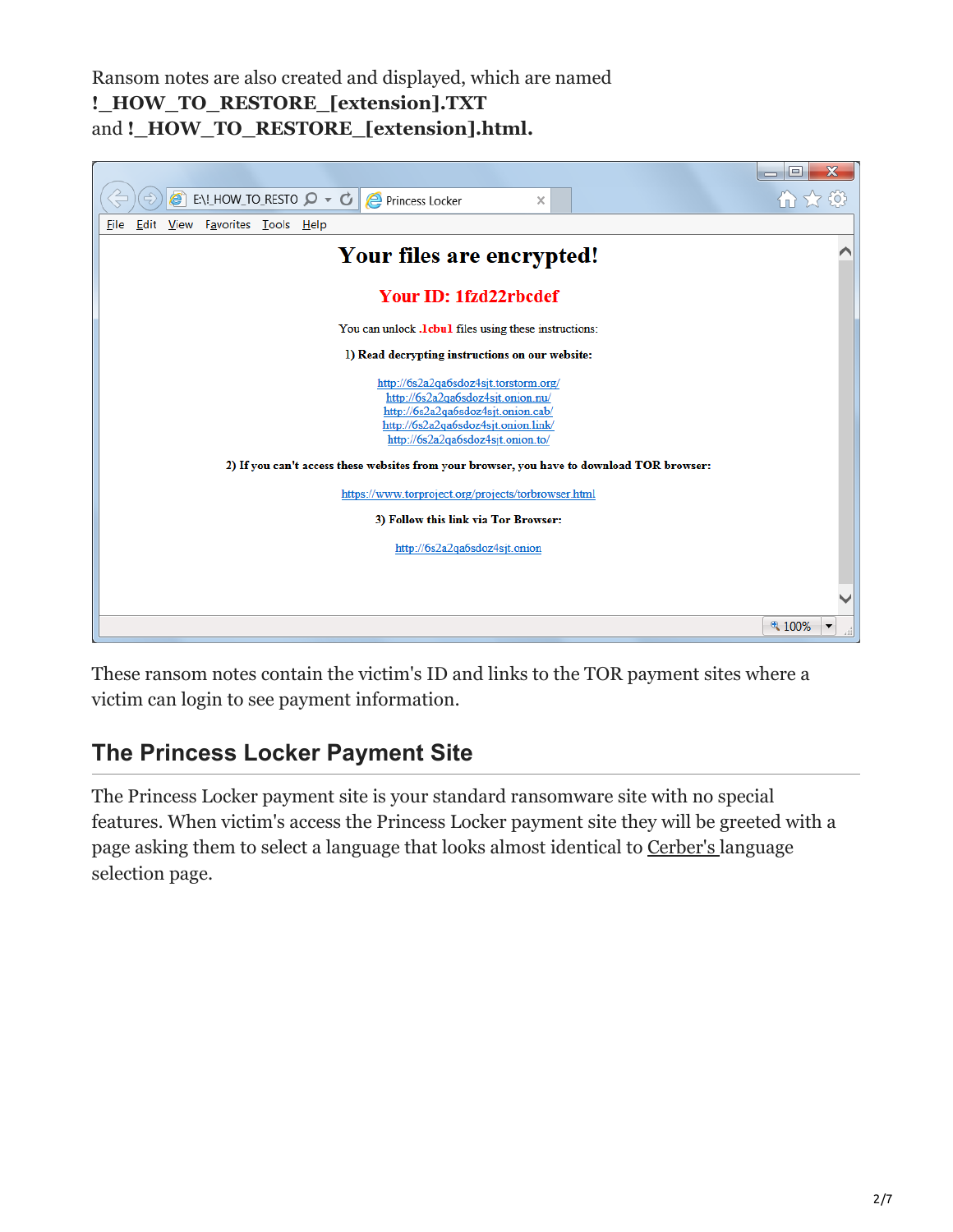

**Language Selection Screen**

They will then be presented with a login prompt where they need to enter the victim ID provided in the ransom note. Once logged in they will see the main payment site, which contains information such as the ransom amount, the bitcoin address to send payment to, and the answers to common questions.

The payment site also provides the ability to decrypt 1 file free. Unfortunately, since we do not have a sample of the ransomware, and I didn't want to waste a victim's free decryption, I do not know if this feature works or not.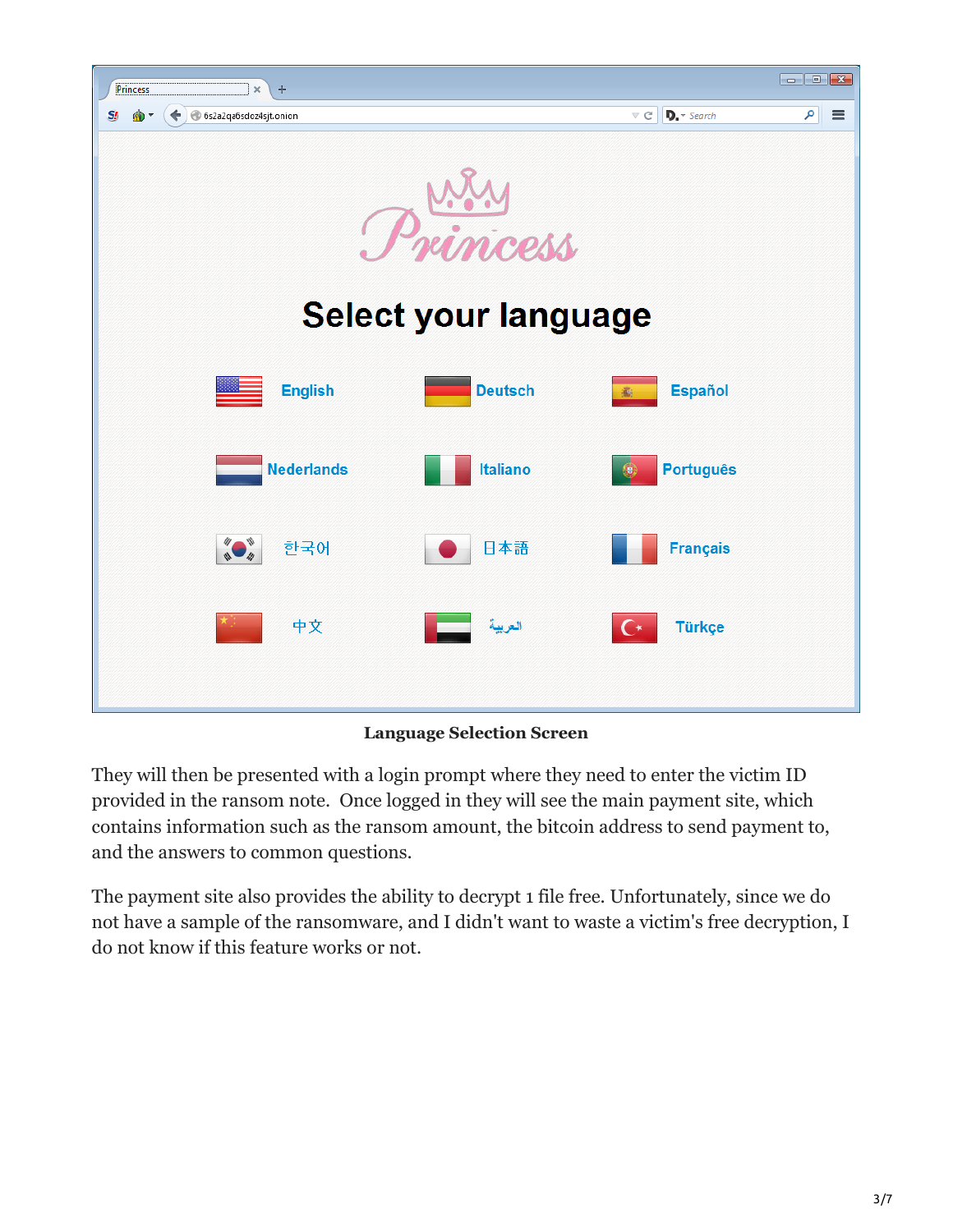| → (←) @ 6s2a2qa6sdoz4sjt.onion/user.php |                                                                                                                                                                                                                                                                                                                                                                                                                                                                                                                                                               |                        | v C D, - Search                                                                                                                               |
|-----------------------------------------|---------------------------------------------------------------------------------------------------------------------------------------------------------------------------------------------------------------------------------------------------------------------------------------------------------------------------------------------------------------------------------------------------------------------------------------------------------------------------------------------------------------------------------------------------------------|------------------------|-----------------------------------------------------------------------------------------------------------------------------------------------|
|                                         |                                                                                                                                                                                                                                                                                                                                                                                                                                                                                                                                                               |                        |                                                                                                                                               |
|                                         | ID: manufacturer                                                                                                                                                                                                                                                                                                                                                                                                                                                                                                                                              |                        | Special price available:                                                                                                                      |
|                                         | Extension:                                                                                                                                                                                                                                                                                                                                                                                                                                                                                                                                                    |                        | 2d 03:08:36                                                                                                                                   |
|                                         | A Home Olnfo A Free decrypt Logout                                                                                                                                                                                                                                                                                                                                                                                                                                                                                                                            |                        |                                                                                                                                               |
|                                         |                                                                                                                                                                                                                                                                                                                                                                                                                                                                                                                                                               |                        |                                                                                                                                               |
|                                         | Your files are encrypted!                                                                                                                                                                                                                                                                                                                                                                                                                                                                                                                                     |                        |                                                                                                                                               |
|                                         | It means that your files have been transformed on a structural level and became inaccessible. In order to be able to access them again<br>you have to transform them back to the original state. This can be done only with the help of special software - «Princess Decryptor»<br>which can be purchased only on this website. Each copy of «Princess Decryptor» works individually for each pair ID + Extension.<br>Therefore, you have to purchase your own one as any other user whose files have also been encrypted.<br>We accept only <b>B</b> bitcoin |                        |                                                                                                                                               |
|                                         |                                                                                                                                                                                                                                                                                                                                                                                                                                                                                                                                                               |                        |                                                                                                                                               |
|                                         | The special price for your copy is: $\mathbf{\ddot{B}}_{3.0000}$                                                                                                                                                                                                                                                                                                                                                                                                                                                                                              |                        |                                                                                                                                               |
|                                         | After counter expires the price is: $\mathbf{B}_{6,0000}$                                                                                                                                                                                                                                                                                                                                                                                                                                                                                                     |                        |                                                                                                                                               |
|                                         | What to do next?                                                                                                                                                                                                                                                                                                                                                                                                                                                                                                                                              |                        |                                                                                                                                               |
|                                         | 1. Create a Bitcoin Wallet, for example: Blockchain.info                                                                                                                                                                                                                                                                                                                                                                                                                                                                                                      |                        |                                                                                                                                               |
|                                         | 2. Buy necessary amount of Bitcoins                                                                                                                                                                                                                                                                                                                                                                                                                                                                                                                           |                        |                                                                                                                                               |
|                                         |                                                                                                                                                                                                                                                                                                                                                                                                                                                                                                                                                               |                        |                                                                                                                                               |
|                                         |                                                                                                                                                                                                                                                                                                                                                                                                                                                                                                                                                               |                        |                                                                                                                                               |
|                                         | 3. Send <b>D</b> 3,0000 to the following Bitcoin address:                                                                                                                                                                                                                                                                                                                                                                                                                                                                                                     |                        |                                                                                                                                               |
|                                         | 4. Wait until the transaction is confirmed and we authorize your payment<br>5. Download «Princess Decryptor» and recover your files                                                                                                                                                                                                                                                                                                                                                                                                                           |                        |                                                                                                                                               |
|                                         |                                                                                                                                                                                                                                                                                                                                                                                                                                                                                                                                                               |                        |                                                                                                                                               |
|                                         | <b>Where to buy Bitcoins?</b>                                                                                                                                                                                                                                                                                                                                                                                                                                                                                                                                 |                        |                                                                                                                                               |
|                                         | Basically anywhere. Search                                                                                                                                                                                                                                                                                                                                                                                                                                                                                                                                    |                        |                                                                                                                                               |
|                                         | Here are a few websites of our choice where you can convert fiat currency to Bitcoin                                                                                                                                                                                                                                                                                                                                                                                                                                                                          |                        |                                                                                                                                               |
| bitcoin.com                             | International catalog of Bitcoin exchanges. English.                                                                                                                                                                                                                                                                                                                                                                                                                                                                                                          | bestbitcoinexchange.io | International catalog of Bitcoin exchanges. English.                                                                                          |
| buybitcoinworldwide.com                 | International catalog of Bitcoin exchanges.<br>Multilanguage.                                                                                                                                                                                                                                                                                                                                                                                                                                                                                                 | btcdirect eu           | European Bitcoin trading platform. Accepts bank<br>transfers and bank cards.                                                                  |
| bittybot.co                             | Many merchants and marketplaces who sell<br>bitcoins for fiat currencies compared and sorted in<br>a convenient way.                                                                                                                                                                                                                                                                                                                                                                                                                                          | bestchange.com         | Another good aggregator that constantly monitors<br>the best rates for popular exchanges. Select the<br>desired direction on the left column. |
| localbitcoins.com                       | This service allows you to search for people who<br>sell bitcoins directly (WU, Cash, SEPA, Paypal,<br>etc).                                                                                                                                                                                                                                                                                                                                                                                                                                                  | coincafe com           | The fast and easy service. Payment methods:<br>Western Union, Bank of America, cash through<br>FedEx, Moneygram, and/or wire transfer.        |
| coinatmradar.com                        | Buy bitcoins with cash offline via ATM machine. List<br>of 53 countries.                                                                                                                                                                                                                                                                                                                                                                                                                                                                                      | coinjar.eu             | Simple way to buy Bitcoin with bank transfer. UK,<br>EU, Australia.                                                                           |
| wallofcoins.com                         | Easy and private way to buy bitcoins. No limits.                                                                                                                                                                                                                                                                                                                                                                                                                                                                                                              | coinmama.com           | Fast straight forward service. Accepts all popular<br>types of currencies.                                                                    |
| bittylicious.com                        | Bitcoins delivered directly to your Bitcoin address<br>as soon as they see the payment. UK preferably.                                                                                                                                                                                                                                                                                                                                                                                                                                                        | spectrocoin.com        | Bitcoin exchange & wallet. 150+ countries and 30+<br>currencies supported. All-in-one choice.                                                 |

#### **Princess Locker Payment Site**

| <b>Princess Locker</b><br>$\times$<br>÷   |                                                                                                                                                                                                                                                                                                                       |                                   |                 |                                         |   |          |
|-------------------------------------------|-----------------------------------------------------------------------------------------------------------------------------------------------------------------------------------------------------------------------------------------------------------------------------------------------------------------------|-----------------------------------|-----------------|-----------------------------------------|---|----------|
| 6s2a2qa6sdoz4sjt.onion/decrypt.php<br>SI. |                                                                                                                                                                                                                                                                                                                       |                                   | $\vee$ C        | $D$ . Search                            | م | $\equiv$ |
|                                           | ID:<br>Extension:<br>A Home<br>$Q \ln f$                                                                                                                                                                                                                                                                              | <b>A</b> Free decrypt<br>1 Logout |                 | Special price available:<br>2d 03:14:15 |   |          |
|                                           | <b>Recover 1 file for free</b><br>You can make sure that our software is really able to recover your files by uploading one for free automated decryption. Select the file<br>and submit it. The recovered result will be placed into a .zip archive with no password and become available for download on this page. |                                   |                 |                                         |   |          |
|                                           | <b>File Name</b>                                                                                                                                                                                                                                                                                                      | <b>Size</b>                       | <b>Download</b> |                                         |   |          |
|                                           | Maximum file size 1 MB<br><b>Browse</b>                                                                                                                                                                                                                                                                               | Upload                            |                 |                                         |   |          |

**Free File Decryption**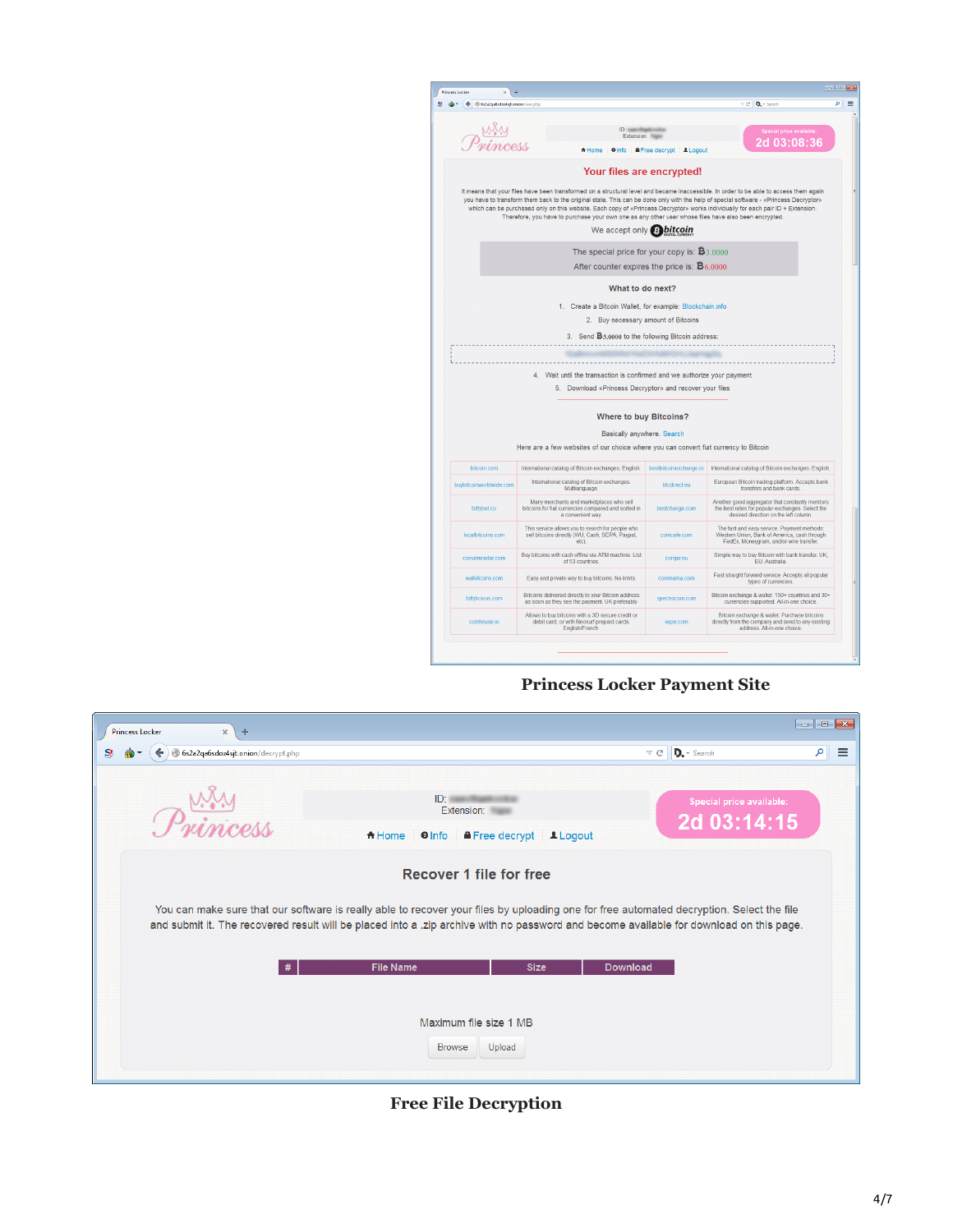The one item that is missing from the payment site is a support page that victim's can use to contact the malware developers. If this ransomware goes into wider distribution, I would not be surprised to see one added.

We are still actively looking for a sample of this ransomware, so if one is encountered, please upload it [here.](https://www.bleepingcomputer.com/submit-malware.php?channel=168)

### **Related Articles:**

[Indian airline SpiceJet's flights impacted by ransomware attack](https://www.bleepingcomputer.com/news/security/indian-airline-spicejets-flights-impacted-by-ransomware-attack/)

[US Senate: Govt's ransomware fight hindered by limited reporting](https://www.bleepingcomputer.com/news/security/us-senate-govt-s-ransomware-fight-hindered-by-limited-reporting/)

[New RansomHouse group sets up extortion market, adds first victims](https://www.bleepingcomputer.com/news/security/new-ransomhouse-group-sets-up-extortion-market-adds-first-victims/)

[Ransomware attack exposes data of 500,000 Chicago students](https://www.bleepingcomputer.com/news/security/ransomware-attack-exposes-data-of-500-000-chicago-students/)

[The Week in Ransomware - May 20th 2022 - Another one bites the dust](https://www.bleepingcomputer.com/news/security/the-week-in-ransomware-may-20th-2022-another-one-bites-the-dust/)

- [Princess Locker](https://www.bleepingcomputer.com/tag/princess-locker/)
- [Ransomware](https://www.bleepingcomputer.com/tag/ransomware/)

#### [Lawrence Abrams](https://www.bleepingcomputer.com/author/lawrence-abrams/)

Lawrence Abrams is the owner and Editor in Chief of BleepingComputer.com. Lawrence's area of expertise includes Windows, malware removal, and computer forensics. Lawrence Abrams is a co-author of the Winternals Defragmentation, Recovery, and Administration Field Guide and the technical editor for Rootkits for Dummies.

- [Previous Article](https://www.bleepingcomputer.com/news/microsoft/windows-10-insider-preview-build-14936-for-pc-and-mobile-released/)
- [Next Article](https://www.bleepingcomputer.com/news/security/kaspersky-decrypts-ransomware-from-teamxrat/)

## <span id="page-4-0"></span>**Comments**



[Viper\\_Security](https://www.bleepingcomputer.com/forums/u/1006400/viper-security/) - 5 years ago

Comment Deleted

Reason, people will take it the wrong way, especially since this malware is irrelevant to casuals.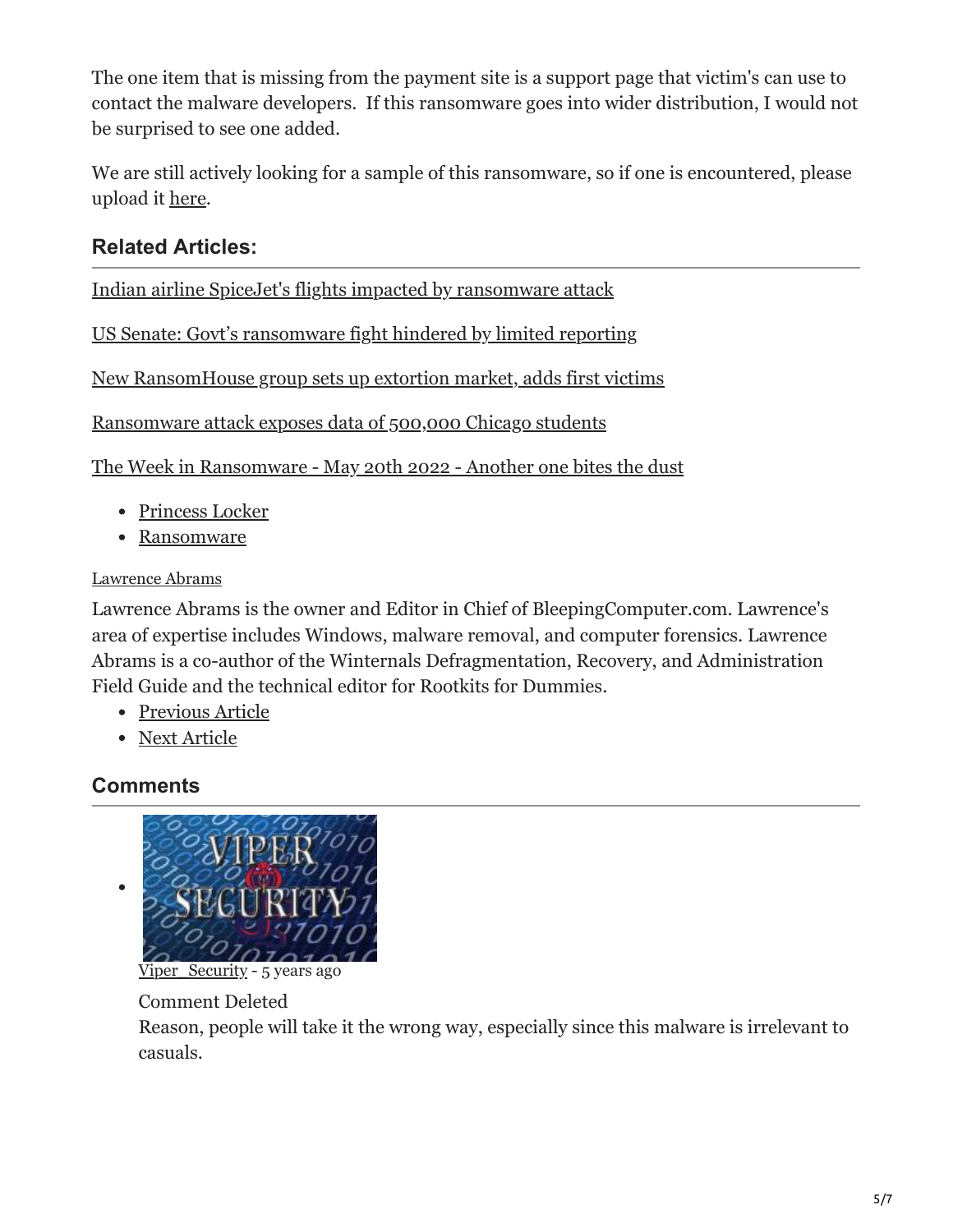

It's funny that they use the term "fiat currency" in the payment instructions. Somehow I imagine that most people don't know what that means.



[Lawrence Abrams](https://www.bleepingcomputer.com/author/lawrence-abrams/) - 5 years ago

Interesting..didn't notice. Not sure if I have seen that used before in relation to ransomware.



[Amigo-A](https://www.bleepingcomputer.com/forums/u/998576/amigo-a/) - 5 years ago Many girl-women regard themselves as princesses. Pop-gun for them. :)